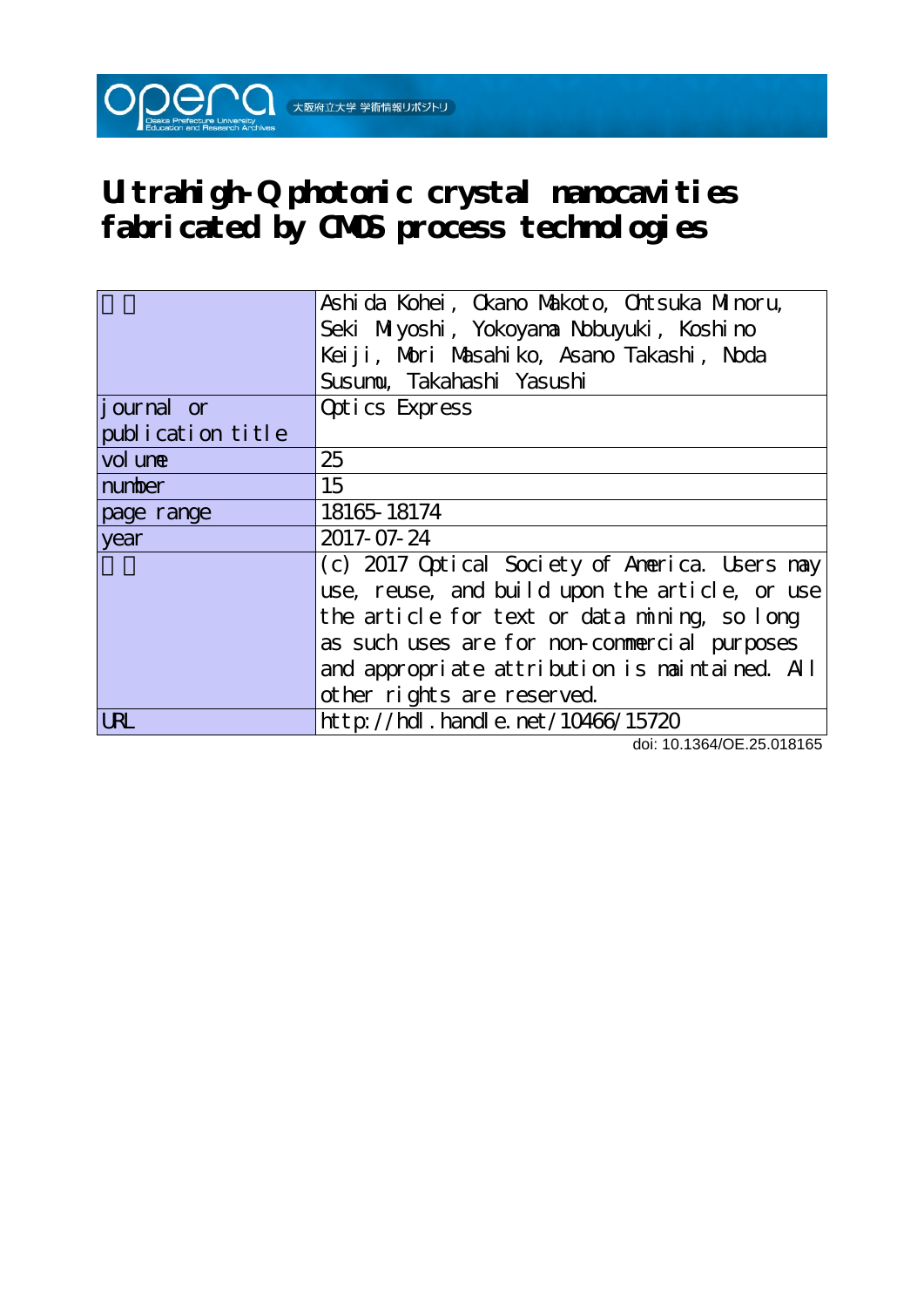

# **Ultrahigh-Q photonic crystal nanocavities fabricated by CMOS process technologies**

**KOHEI ASHIDA, 1 MAKOTO OKANO, 2,5 MINORU OHTSUKA, 2 MIYOSHI SEKI, 2 NOBUYUKI YOKOYAMA, 2 KEIJI KOSHINO, 2 MASAHIKO MORI, 2 TAKASHI ASANO, 3 SUSUMU NODA, 3,4 AND YASUSHI TAKAHASHI1,\***

*1Department of Physics and Electronics, Osaka Prefecture University, Sakai, Osaka 599-8570, Japan 2National Institute of Advanced Industrial Science and Technology, Tsukuba, Ibaraki 305-8569, Japan 3Department of Electronic Science and Engineering, Kyoto University, Kyoto 615-8510 Japan 4Photonics and Electronics Science and Engineering Center, Kyoto University, Kyoto 615-8510 Japan 5makoto-okano@aist.go.jp* 

*\*y-takahashi@pe.osakafu-u.ac.jp*

**Abstract:** We fabricated photonic crystal high-quality factor (*Q*) nanocavities on a 300-mmwide silicon-on-insulator wafer by using argon fluoride immersion photolithography. The heterostructure nanocavities showed an average experimental *Q* value of 1.5 million for 12 measured samples. The highest *Q* value was 2.3 million, which represents a record for a nanocavity fabricated by complementary metal–oxide–semiconductor (CMOS)-compatible machinery. We also demonstrated an eight-channel drop filter with 4 nm spacing consisting of arrayed nanocavities with three missing air holes. The standard deviation in the drop wavelength was less than 1 nm. These results will accelerate ultrahigh-*Q* nanocavity research in various areas. We are to lead and the state of **CIVICS CALC CONSTRANT CONSTRANT CONSTRANT CONSTRANT CONSTRANT CONSTRANT CONSTRANT CONSTRANT CONSTRANT CONSTRANT CONSTRANT CONSTRANT CONSTRANT CONSTRANT CONSTRANT CONSTRANT CONSTRANT CON** 

© 2017 Optical Society of America

**OCIS codes:** (230.5298) Photonic crystals; (220.3740) Lithography; (220.4610) Optical fabrication; (230.5750) Resonators; (140.3948) Microcavity devices.

#### **References and links**

- 1. S. Noda, A. Chutinan, and M. Imada, "Trapping and emission of photons by a single defect in a photonic bandgap structure," Nature **407**(6804), 608–610 (2000).
- 2. Y. Akahane, T. Asano, B. S. Song, and S. Noda, "High-*Q* photonic nanocavity in a two-dimensional photonic crystal," Nature **425**(6961), 944–947 (2003).
- 3. B. S. Song, S. Noda, T. Asano, and Y. Akahane, "Ultra-High-*Q* photonic double-heterostructure nanocavity," Nat. Mater. **4**(3), 207–210 (2005).
- 4. D. Englund, I. Fushman, and J. Vucković, "General recipe for designing photonic crystal cavities," Opt. Express **13**(16), 5961–5975 (2005).
- 5. E. Kuramochi, M. Notomi, S. Mitsugi, A. Shinya, T. Tanabe, and T. Watanabe, "Ultrahigh-*Q* photonic crystal nanocavities realized by the local width modulation of a line defect," Appl. Phys. Lett. **88**(4), 041112 (2006).
- 6. E. Kuramochi, H. Taniyama, T. Tanabe, A. Shinya, and M. Notomi, "Ultrahigh-*Q* two-dimensional photonic crystal slab nanocavities in very thin barriers," Appl. Phys. Lett. **93**(11), 111112 (2008).
- 7. Y. Lai, S. Pirotta, G. Urbinati, D. Gerace, M. Minkov, V. Savona, A. Badolato, and M. Galli, "Genetically designed L3 photonic crystal nanocavities with measured quality factor exceeding one million," Appl. Phys. Lett. **104**(24), 241101 (2014).
- 8. T. Nakamura, Y. Takahashi, Y. Tanaka, T. Asano, and S. Noda, "Improvement in the quality factors for photonic crystal nanocavities via visualization of the leaky components," Opt. Express **24**(9), 9541–9549 (2016).
- 9. Y. Takahashi, Y. Tanaka, H. Hagino, T. Sugiya, Y. Sato, T. Asano, and S. Noda, "Design and demonstration of high-Q photonic heterostructure nanocavities suitable for integration," Opt. Express **17**(20), 18093–18102 (2009).
- 10. Y. Taguchi, Y. Takahashi, Y. Sato, T. Asano, and S. Noda, "Statistical studies of photonic heterostructure nanocavities with an average Q factor of three million," Opt. Express **19**(12), 11916–11921 (2011).
- 11. R. Terawaki, Y. Takahashi, M. Chihara, Y. Inui, and S. Noda, "Ultrahigh-*Q* photonic crystal nanocavities in wide optical telecommunication bands," Opt. Express **20**(20), 22743–22752 (2012).
- 12. H. Sekoguchi, Y. Takahashi, T. Asano, and S. Noda, "Photonic crystal nanocavity with a *Q*-factor of ~9 million," Opt. Express **22**(1), 916–924 (2014).
- 13. K. Maeno, Y. Takahashi, T. Nakamura, T. Asano, and S. Noda, "Analysis of high-*Q* photonic crystal L3 nanocavities designed by visualization of the leaky components," Opt. Express **25**(1), 367–376 (2017).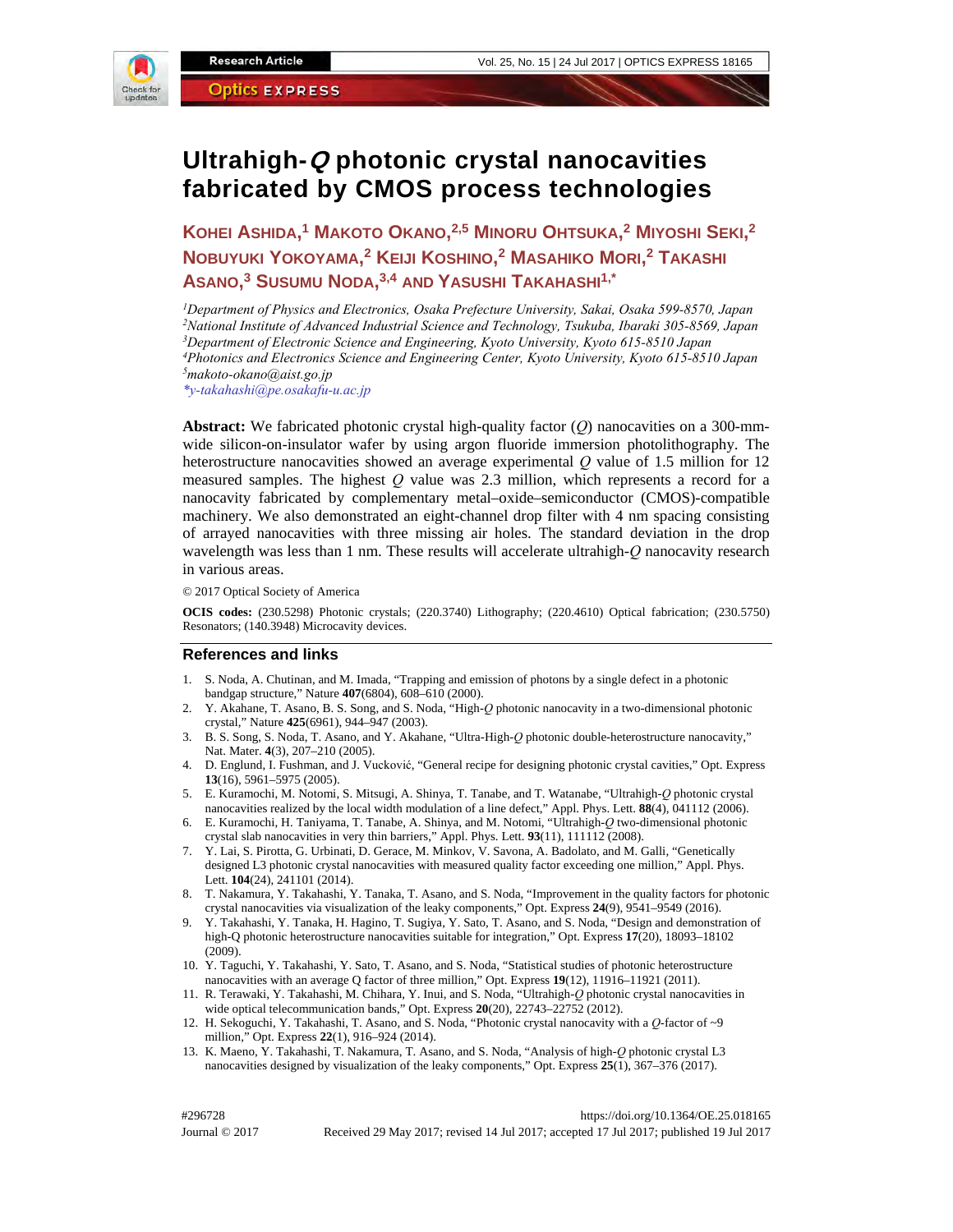- 14. T. Asano, Y. Ochi, Y. Takahashi, K. Kishimoto, and S. Noda, "Photonic crystal nanocavity with a Q factor exceeding eleven million," Opt. Express **25**(3), 1769–1777 (2017).
- 15. Y. Takahashi, T. Asano, D. Yamashita, and S. Noda, "Ultra-compact 32-channel drop filter with 100 GHz spacing," Opt. Express **22**(4), 4692–4698 (2014).
- 16. M. G. Scullion, T. F. Krauss, and A. Di Falco, "Slotted photonic crystal sensors," Sensors (Basel) **13**(3), 3675– 3710 (2013).
- 17. S. Iwamoto, Y. Arakawa, and A. Gomyo, "Observation of enhanced photoluminescence from silicon photonic crystal nanocavity at room temperature," Appl. Phys. Lett. **91**(21), 211104 (2007).
- 18. T. Ihara, Y. Takahashi, S. Noda, and Y. Kanemitsu, "Enhanced radiative recombination rate for electron-hole droplets in silicon photonic crystal nanocavity," under submission.
- 19. Y. Tanaka, J. Upham, T. Nagashima, T. Sugiya, T. Asano, and S. Noda, "Dynamic control of the Q factor in a photonic crystal nanocavity," Nat. Mater. **6**(11), 862–865 (2007).
- 20. Y. Sato, Y. Tanaka, J. Upham, Y. Takahashi, T. Asano, and S. Noda, "Strong coupling between distant photonic nanocavities and its dynamic control," Nat. Photonics **6**(1), 56–61 (2012).
- 21. R. Konoike, H. Nakagawa, M. Nakadai, T. Asano, Y. Tanaka, and S. Noda, "On-demand transfer of trapped photons on a chip," Sci. Adv. **2**(5), e1501690 (2016).
- 22. T. Tanabe, H. Sumikura, H. Taniyama, A. Shinya, and M. Notomi, "All-silicon sub-Gb/s telecom detector with low dark current and high quantum efficiency on chip," Appl. Phys. Lett. **96**(10), 101103 (2010).
- 23. Y. Takahashi, Y. Inui, M. Chihara, T. Asano, R. Terawaki, and S. Noda, "A micrometre-scale Raman silicon laser with a microwatt threshold," Nature **498**(7455), 470–474 (2013).
- 24. Y. Takahashi, Y. Inui, M. Chihara, T. Asano, R. Terawaki, and S. Noda, "High-*Q* resonant modes in a photonic crystal heterostructure nanocavity and applicability to a Raman silicon laser," Phys. Rev. B **88**(23), 235313 (2013).
- 25. T. Asano, B. S. Song, and S. Noda, "Analysis of the experimental *Q* factors (~ 1 million) of photonic crystal nanocavities," Opt. Express **14**(5), 1996–2002 (2006).
- 26. H. Hagino, Y. Takahashi, Y. Tanaka, T. Asano, and S. Noda, "Effects of fluctuation in air hole radii and positions on optical characteristics in photonic crystal heterostructure nanocavities," Phys. Rev. B **79**(8), 085112 (2009).
- 27. H. C. Nguyen, N. Yazawa, S. Hashimoto, S. Otsuka, and T. Baba, "Sub-100μm Photonic Crystal Si Optical Modulators: Spectral, Athermal, and High-Speed Performance," IEEE J. Sel. Top. Quantum Electron. **19**(6), 127–137 (2013).
- 28. Y. Ooka, T. Tetsumoto, A. Fushimi, W. Yoshiki, and T. Tanabe, "CMOS compatible high-*Q* photonic crystal nanocavity fabricated with photolithography on silicon photonic platform," Sci. Rep. **5**(1), 11312 (2015).
- 29. W. Xie, M. Fiers, S. Selvaraja, P. Bienstman, J. V. Campenhout, P. Absil, and D. V. Thourhout, "High-*Q* Photonic Crystal Nanocavities on 300mm SOI Substrate Fabricated With 193 nm Immersion Lithography," J. Lightwave Technol. **32**(8), 1457–1462 (2014).
- 30. D. P. Sanders, "Advances in patterning materials for 193 nm immersion lithography," Chem. Rev. **110**(1), 321– 360 (2010).
- 31. T. Terasawa, N. Hasegawa, H. Fukuda, and S. Katagiri, "Imaging characteristics of multi-phase-shifting and halftone phase-shifting masks," Jpn. J. Appl. Phys. **30**(1), 2991–2997 (1991).
- 32. J. Lu, L. Zhang, H. Takagi, and R. Maeda, "A novel cavity-first process for flexible fabrication of MEMS on silicon on insulator (SOI) wafer," Microelectron. Eng. **119**(1), 28–31 (2014).
- 33. M. M. Torunbalci, S. E. Alper, and T. Akin, "Advanced MEMS Process for Wafer Level Hermetic Encapsulation of MEMS Devices Using SOI Cap Wafers With Vertical Feedthroughs," J. Microelectromech. Syst. **24**(3), 556–564 (2015).
- 34. A. Chutinan, M. Mochizuki, M. Imada, and S. Noda, "Surface-emitting channel drop filters using single defects in two-dimensional photonic crystal slabs," Appl. Phys. Lett. **79**(17), 2690–2692 (2001).
- 35. Q. Fang, T. Y. Liow, J. F. Song, K. W. Ang, M. B. Yu, G. Q. Lo, and D. L. Kwong, "WDM multi-channel silicon photonic receiver with 320 Gbps data transmission capability," Opt. Express **18**(5), 5106–5113 (2010).
- 36. Q. Fang, Y. T. Phang, C. W. Tan, T. Y. Liow, M. B. Yu, G. Q. Lo, and D. L. Kwong, "Multi-channel silicon photonic receiver based on ring-resonators," Opt. Express **18**(13), 13510–13515 (2010).
- 37. Y. Ooka, T. Tetsumoto, N. A. B. Daud, and T. Tanabe, "Ultrasmall in-plane photonic crystal demultiplexers fabricated with photolithography," Opt. Express **25**(2), 1521–1528 (2017).
- 38. Y. Akahane, T. Asano, H. Takano, B. S. Song, Y. Takana, and S. Noda, "Two-dimensional photonic-crystal-slab channeldrop filter with flat-top response," Opt. Express **13**(7), 2512–2530 (2005).

# **1. Introduction**

Nanocavities based on artificial defects in two-dimensional (2D) photonic crystal (PC) slabs have a high-quality factor (*Q*) with a small modal volume (*V*) approaching one cubic wavelength [1–8]. In particular, nanocavities fabricated on a silicon-on-insulator (SOI) wafer have achieved the highest experimental  $Q$  ( $Q_{exp}$ ) exceeding several million [9–14]. A high *Q*/*V* ratio brings many benefits; therefore, silicon (Si) high-*Q* nanocavities are being widely studied in various fields. Nanocavities with  $Q_{exp}$  of less than several hundred thousand have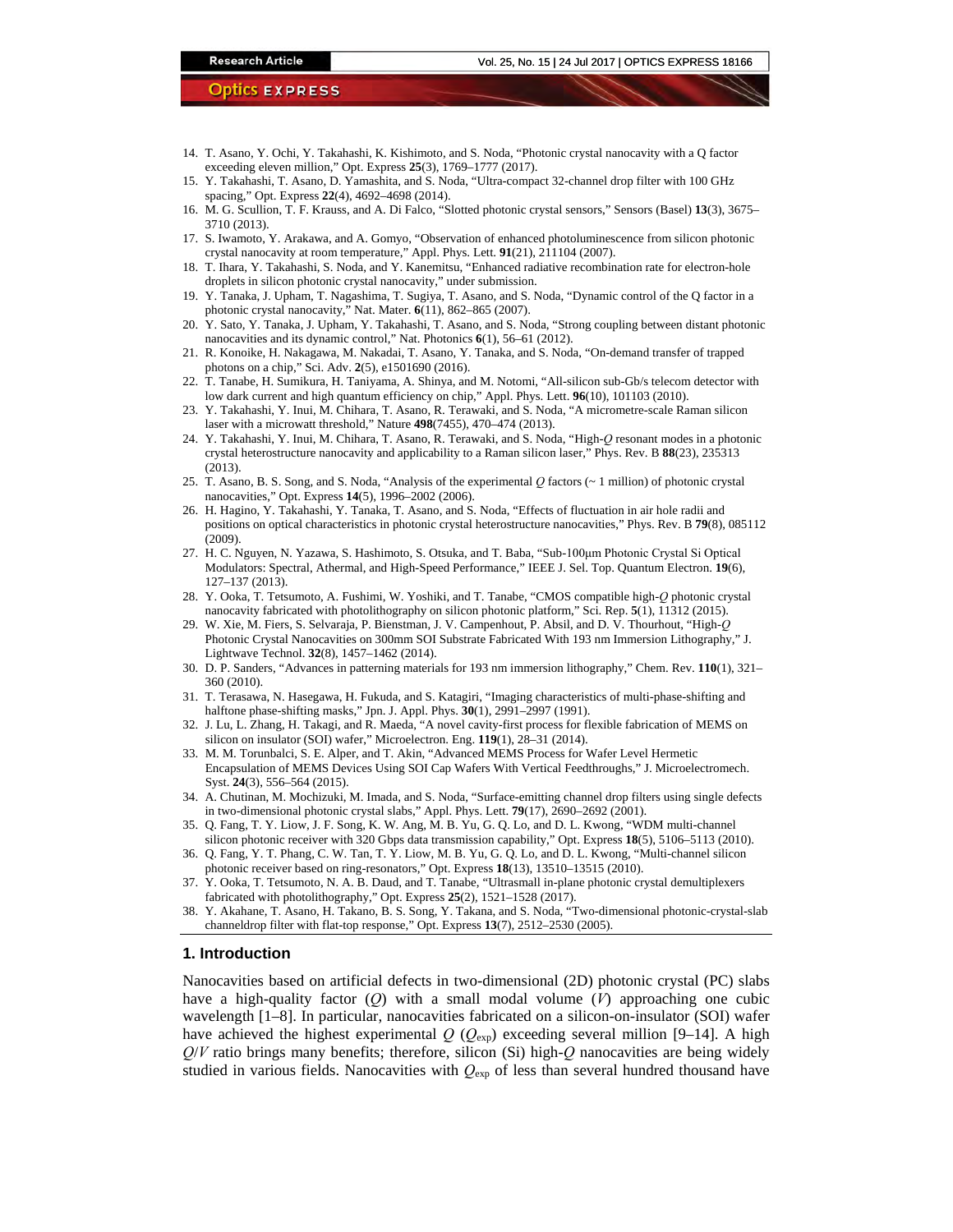been used in research on ultrasmall wavelength-selective filters [15], highly sensitive biosensors [16], and highly efficient Si emitters [17, 18]; these mainly utilize nanocavities with three missing air holes  $(L3)$  [2]. Heterostructure nanocavities with  $Q_{exp}$  of greater than several hundred thousand have helped realize unique devices such as an optical pulse trap with dynamic control [19–21] and two photon absorption photodiodes with low operating energies [22]. Ultrahigh-*Q* nanocavities with  $Q_{exp}$  of greater than 1 million have helped realize ultralow-threshold Raman Si lasers [23, 24]. In most of these studies, the nanocavities were fabricated with electron-beam (EB) lithography.

Heterostructure nanocavities can be designed with a theoretical  $Q(Q<sub>ideal</sub>)$  value of greater than 10 million [3]. However,  $Q_{\text{exp}}$  is easily reduced to less than 1 million by nanometer-scale random variations in PC structures. Previous studies have clarified that fluctuations in the radii and positions of the air holes should be reduced to less than 1 nm in order to fabricate ultrahigh-*Q* nanocavities with  $Q_{exp}$  of greater than 1 million [25, 26]. High accuracy and high resolution are inevitably required for the lithography process, so EB lithography has been utilized. The EB machine has another merit in that the lithography pattern can easily be changed. However, the EB process requires a long time for lithography. Our research group has fabricated nanocavities on a small SOI chip with an area of about 1 cm<sup>2</sup>.

Recently, the mass-manufacturing of Si PC functional devices utilizing a complementary metal–oxide–semiconductor (CMOS)-compatible process with photolithography has attracted attention. Following research on a high-speed optical modulator using a slow-light PC waveguide [27], a *Q*exp value of 0.22 million was reported for glass-clad 2D PC nanocavities fabricated with krypton fluoride lithography [28], and a  $Q_{exp}$  value of 0.11 million was reported for 1D PC nanocavities fabricated with argon fluoride (ArF) immersion lithography [29]. However, ultrahigh-*Q* nanocavities with *Q*exp of greater than several million have not been achieved with the CMOS fabrication process, which would be a significant step toward the commercial application of ultrahigh-*Q* nanocavities.

In this study, we fabricated high-*Q* nanocavities on a 300-mm SOI wafer using CMOS technologies. We used ArF immersion lithography with a half-tone mask and process recipe optimized for PC devices. An average *Q*exp value of 1.5 million was obtained for 12 measured heterostructure nanocavities, where the highest value was 2.2 million. We also estimated the magnitude of random air hole variations for the measured sample to be 0.79 nm by comparing the *Q*exp values with the calculated values. We demonstrated eight-channel drop filters with 4 nm spacing consisting of arrayed L3 nanocavities. The best sample showed a standard deviation of less than 0.5 nm for the drop wavelength.

# **2. Sample structure and fabrication process**

Figures 1(a) and 1(b) show a schematic illustration and scanning electron microscopy (SEM) image, respectively, of a measured heterostructure nanocavity. We used a commercial 300 mm-wide SOI wafer with a 225-nm-thick Si slab and buried oxide (BOX) layer with a thickness of 2  $\mu$ m. The PC consisted of a triangular lattice of circular air holes with radii of 105 nm. The nanocavity was formed by a line defect of 23 missing air holes. The lattice constant in the *x*-direction changed by 5 nm every two periods as it approached the center of the cavity. The lattice constants of the central, intermediate and outer regions were  $a_3 = 420$ nm,  $a_2 = 415$  nm, and  $a_1 = 410$  nm, respectively, while the lattice constant in the *y*-direction was 710 nm  $(W_1)$  for all regions. The excitation waveguide adjacent to the cavity was 10% wider in the *y*-direction (i.e.,  $1.1W_1$ ), and the separation from the cavity was eight rows of air holes. No special structure to improve the coupling efficiency to the waveguide was introduced at the waveguide edge. The calculated  $Q_{\text{ideal}}$  and resonant wavelength ( $\lambda_0$ ) using the three-dimensional (3D) finite difference time domain (FDTD) method were  $2.1 \times 10^{7}$  and 1605.8 nm, respectively. The fundamental structure of the nanocavity was the same as that for previous studies reporting *Q*exp of several million fabricated with EB lithography [10–12].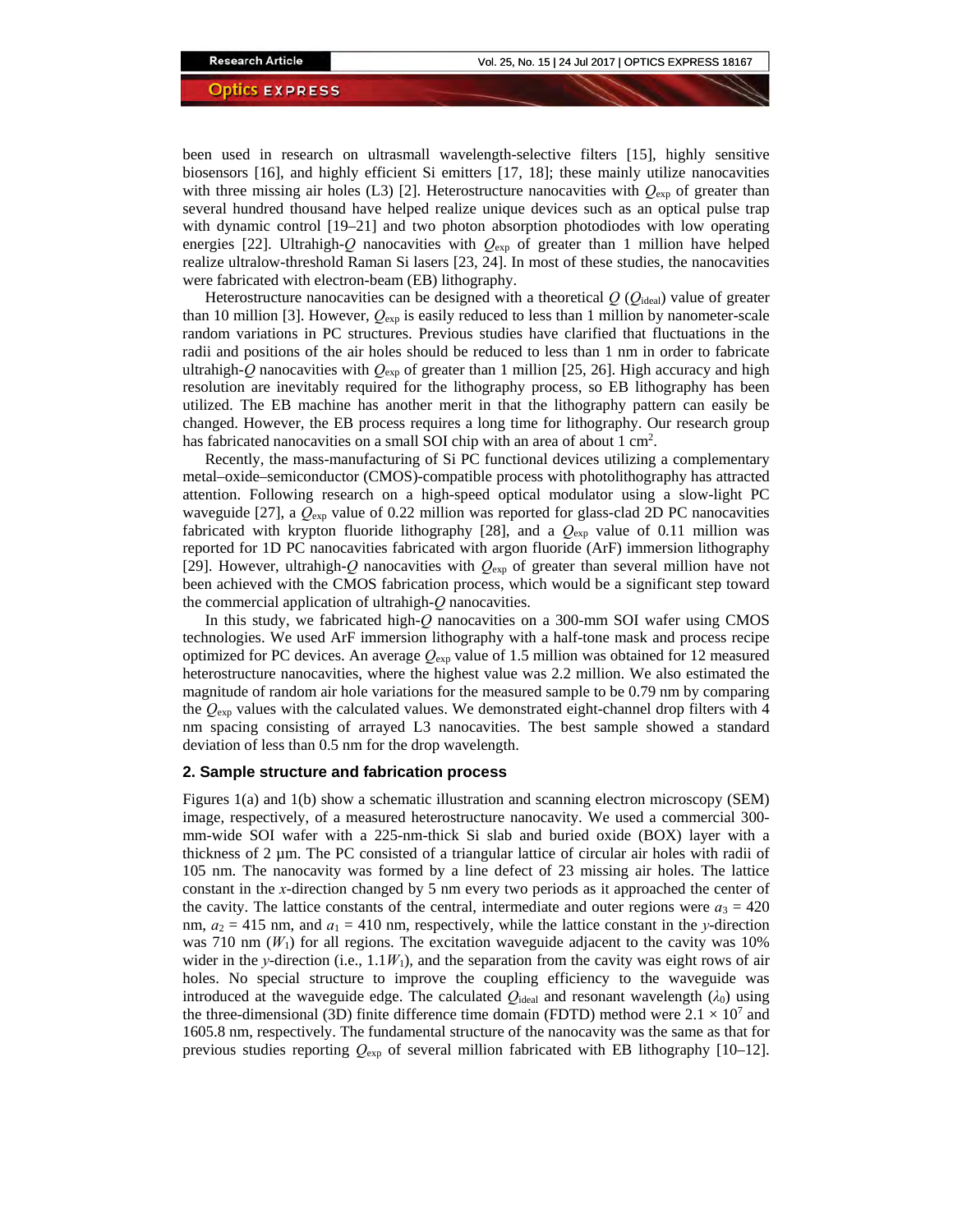

The *Q*ideal value in this study is slightly larger than those for our previous papers because of the smaller air hole radius [9, 10, 26].



Fig. 1. Summary of fabricated samples. (a) Illustration of a measured multi-heterostructure nanocavity. (b) SEM image. (c) Illustration of a measured eight-channel drop filter consisting of arrayed L3 nanocavities. (d) SEM image of a filter unit using an L3 cavity with 0.15*an* shifted holes. (e) Cross-sectional SEM image of a PC slab. The magnified image indicates the tilt of the holes (about 3°). (f) AFM image of the Si surface for which  $Ra = 0.26$  nm was obtained.

Figures 1(c) and 1(d) illustrate an eight-channel wavelength filter and SEM image of a nanocavity, respectively. This device had eight PC units  $(PC_1, ..., PC_n, ..., PC_8)$ , and each contained an excitation waveguide and shifted L3 nanocavity to extract transmitted light with a resonant wavelength. The separation between the excitation waveguide and nanocavities was six rows of air holes. The fundamental structure was the same as that previously reported for a 32-channel drop filter fabricated with EB lithography [15]. A single PC unit had 25 periods of air holes in the *x*-direction, and the lattice constant *an* changed in the *x*-direction by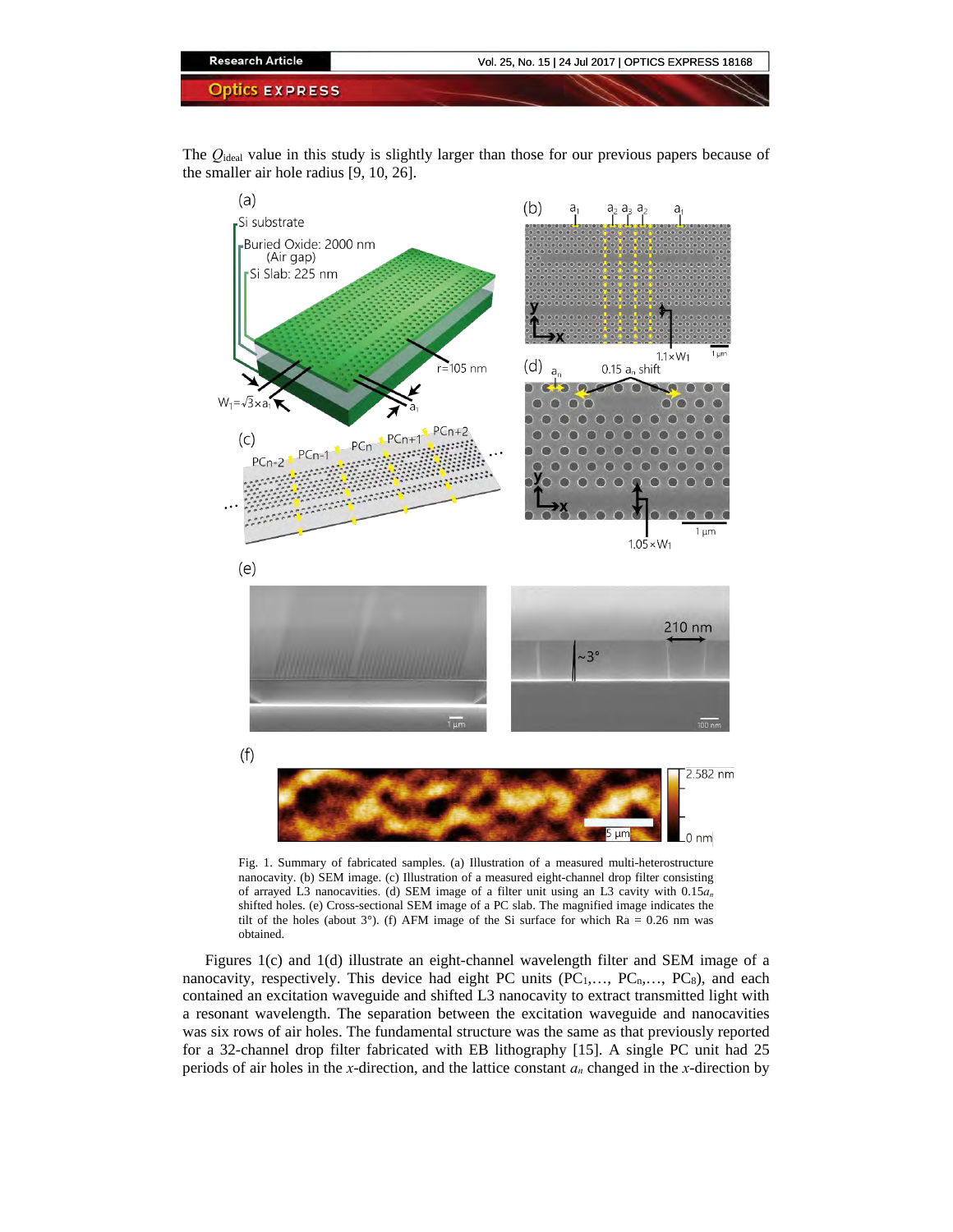2 nm increments from 404 nm to 418 nm. In order to maintain structural uniformity, the lattice constant was kept the same in the *y*-direction at 710 nm for all units. The width of the excitation waveguide was 1.05*W*1. Air holes at both edges of each L3 nanocavity were shifted by 0.15*an*. Note that the shifted air holes were completely separated from the neighboring holes, as shown in Fig. 1(d), which indicated that the proximity effect in photolithography process was very small. The calculated *Q*ideal was 42,000, and the spacing of resonant wavelengths with an adjacent cavity was about 4.5 nm (grid frequency of 550 GHz).

The fabrication process related to the photolithography and plasma etching to form air hole structures was performed using CMOS compatible machinery in the research and development laboratory at AIST. We had to reduce the variation in air holes to less than 1 nm to realize *Q*exp of larger than several million. Therefore, we used an ArF immersion scanner (Nikon NSR-S610C) for 45 nm node volume production. The wavelength of an ArF excimer laser is 193 nm. Purified water was introduced between the projection lens and resist-coated wafer to increase the size of the numerical aperture (N.A.) [30]. The short wavelength and large N.A. yielded a high resolution. In addition, we used a half-tone photomask to improve the resolution [31]. The shot size of the photomask was  $104 \text{ mm} \times 132 \text{ mm}$ ; this was transferred onto a SOI wafer with a reduction in size by a factor of 4 to 26 mm  $\times$  33 mm. Thus, about 60 chips with the same structure were fabricated on a 300-mm-wide SOI. We then used a dry-etching recipe optimized for the fabrication of PC devices to reduce the tilt of the air holes.

The wafer was cut into about 60 chips and the following process was performed using our small-scale fabrication technologies. A chip was polished to a thickness of 100 μm and separated into several pieces with dimensions of  $1 \text{ mm} \times 300 \text{ µm}$ . They were bonded to small cubic blocks for optical measurements. Finally, the BOX layer underneath the PC pattern was selectively removed to form an air-bridge structure where 48% hydrofluoric (HF) acid without surface active agent was used at room temperature. The air-bridge structure, which easily increase the *Q* factors of nanocavities, could cause problems in CMOS process when the high-*Q* nanocavities are integrated with other opto-electronic devices. Furthermore, wet etching using HF acid is not a standard process in CMOS technologies. These can be resolved by utilizing the technologies intensively developed for MEMS, such as vapor-phase HF dry etching, trench-refill process [32, 33].

Figure 1(e) shows the cross-sectional views of a fabricated sample. The tilt of the air holes was reduced to less than  $3^\circ$  in average. Figure 1(f) presents an atomic force microscopy (AFM) image of the sample surface neighboring the PC pattern, which indicated an average roughness (Ra) of 0.26 nm. This value is larger than those for the nanocavities that we reported, which are typically less than 0.15 nm. This roughness was due to the 300-mm-wide SOI wafer that we used. It should not cause a significant reduction in  $Q_{\text{exp}}$  for the heterostructure nanocavities but may have increased the fluctuation of the resonant wavelengths.

# **3. Experimental setup**

Figure 2 shows the measurement setup to obtain the resonant spectra of high-*Q* nanocavities. The light from a continuous-wave tunable laser was split into two beams. One was sent to a high-precision wavelength meter with a differential accuracy of  $\pm$  0.15 pm. The other was modulated by a mechanical chopper at a frequency of  $\sim$ 1 kHz and focused by a 0.40-N.A. objective lens on the facet of the excitation waveguide after being set to transverse-electric (TE) polarization by a polarizer. The experiment was performed at room temperature in a standard air atmosphere with a relative humidity of 30%. The sample was placed on a highprecision six-axis stage, and the sample temperature was stabilized by using a Peltier controller. When the incident wavelength matched  $\lambda_0$  of the nanocavity, part of the transmitted light was extracted from the nanocavity in the direction perpendicular to the slab. The dropped light was collected by a 0.5-N.A. objective lens placed on a three-axis stage. The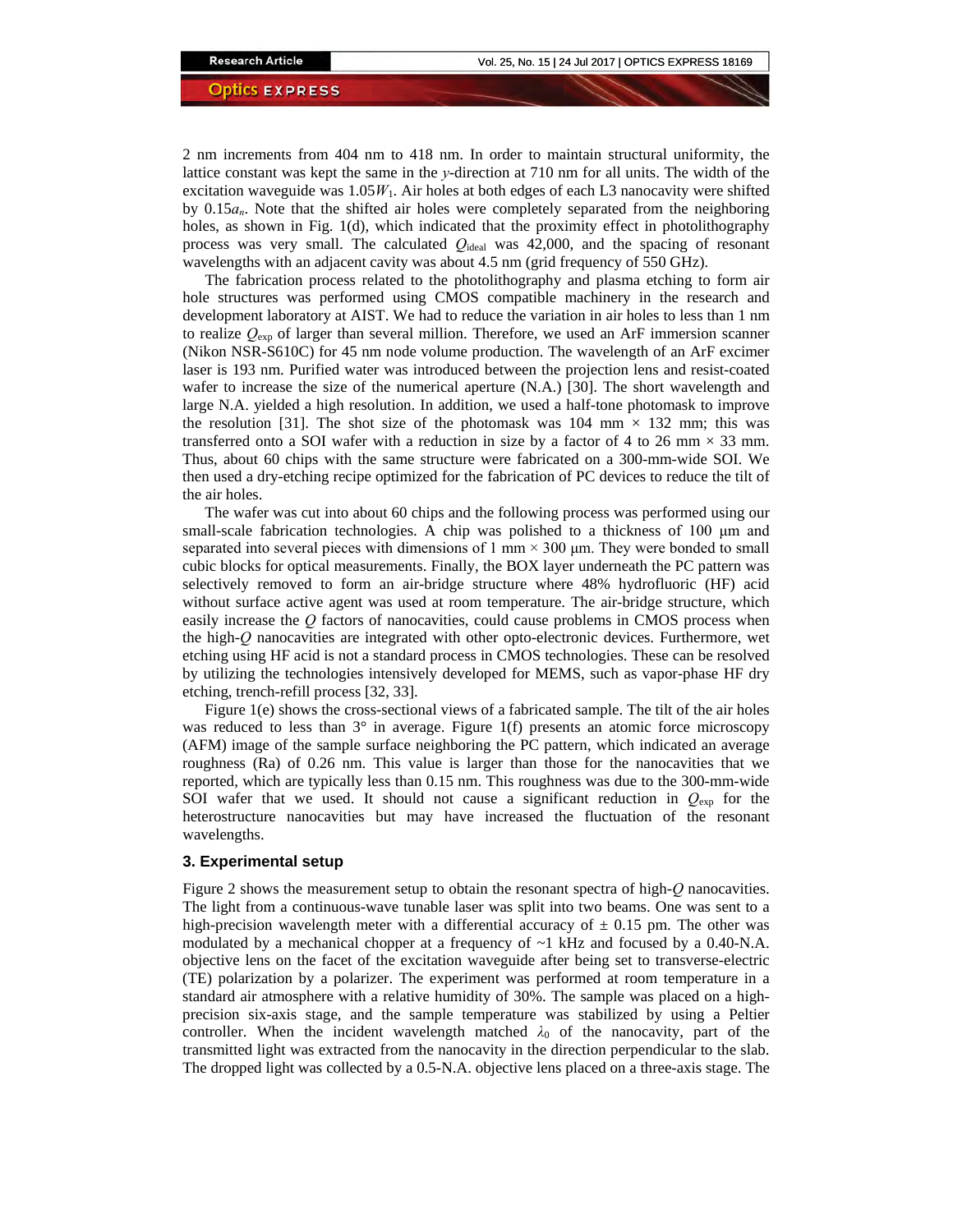position of the lens was adjusted by using a near-infrared (NIR) camera so that the dropped light was incident on the InGaAs photodiode. The transmitted light that passed through the excitation waveguide was similarly collected with a 0.4-N.A. objective lens. A pin hole was inserted to eliminate the background light. The intensities of the dropped and transmitted lights were measured with a lock-in amplifier system as a function of the laser wavelength.



Fig. 2. Setup for measuring the resonant spectra of nanocavities. PD: photodiode, Pol.: polarizer, N.A.: numerical aperture.

# **4. Experimental results**

#### *4.1 Multi-heterostructure nanocavities*

Among the 60 chips, we picked a chip located 50 mm away from the center of the 300-mmwide wafer. We measured 12 samples of the multi-heterostructure nanocavity with the same structure on the chip. Figure 3 plots the dropped (filled circles) and transmitted (open circle) spectra for the heterostructure nanocavity showing the highest  $Q_{exp}$ . The dropped spectrum was fitted to a Lorentzian function (solid curved line) with a full width at half maximum (*∆λ*) of 0.82 pm. The effective *Q* (*Q*load) value of the nanocavity, which included the load of the excitation waveguide, was determined according to the following relationship:

$$
Q_{\text{load}} = \lambda_0 / \Delta \lambda. \tag{1}
$$

Here,  $\lambda_0$  is the resonant wavelength. From coupled mode theory,  $Q_{\rm exp}$  (i.e., intrinsic Q of the measured cavity excluding the load of the excitation waveguide) can be expressed as follows [34]:

$$
Q_{\rm exp} = Q_{\rm load} / \sqrt{T_0}.
$$
 (2)

*T*<sub>0</sub> is the transmittance at  $\lambda_0$ , which was 0.75 as shown in Fig. 3. Thus, a  $Q_{\rm exp}$  value of 2.3 million was obtained for the cavity shown in Fig. 3. This value is the highest recorded for nanocavities fabricated by the CMOS process. Although the spectral measurement showed uncertainty for the sample with  $Q_{exp}$  of greater than 1 million owing to the resolution limit of the wavelength meter and temperature fluctuation, we confirmed a value of greater than 2 million from the time-domain measurement [9].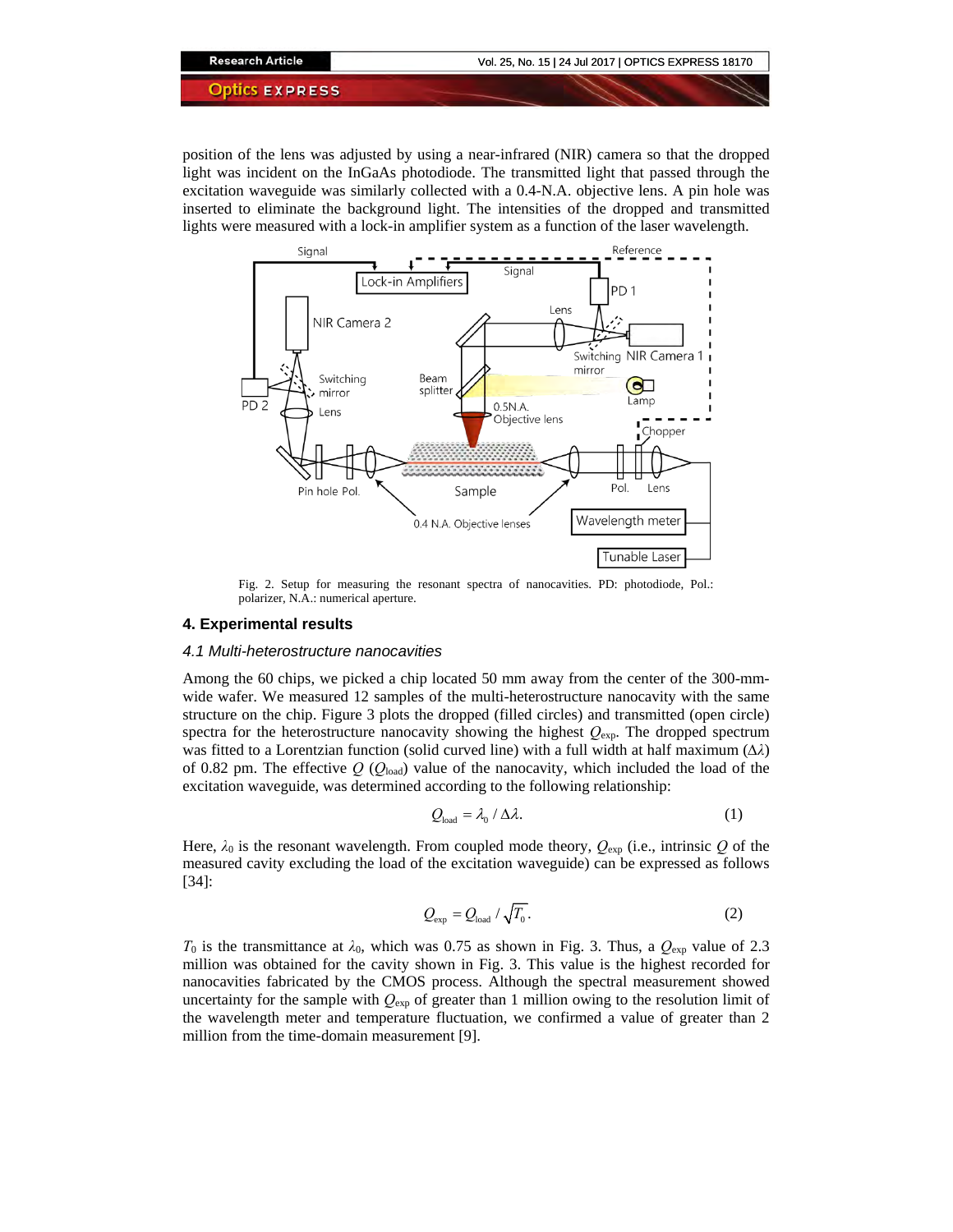

Fig. 3. Dropped (filled circles) and transmitted (open circle) spectra for the heterostructure nanocavity with the highest  $Q_{\text{exp}}$  of 2.3 million. The solid curve is the fitting by a Lorentzian function.



Fig. 4. (a) Resonant wavelengths and (b) experimental *Q* of 12 measured nanocavities. The solid and dashed lines indicate the average value and its standard deviation.

Figures 4(a) and 4(b) summarize  $\lambda_0$  and  $Q_{\text{exp}}$ , respectively, for the measured 12 nanocavities. The *x*-axis represents the number of the cavities. The average  $\lambda_0$  was 1606.8 nm, which is in good agreement with the calculated value. The standard deviation of the resonant wavelength was as small as 0.51 nm. The solid line in Fig. 4(b) indicates the average *Q*exp value of the 12 nanocavities, which was as high as  $1.50 \times 10^6$ . This value is much smaller than *Q*ideal because of scattering loss from random variation of the air holes and optical absorption loss related to the surface [12]. We obtained similar results for  $Q_{\text{exp}}$  and the standard deviation of *λ* with a chip picked from another position on the 300-mm-wide SOI (the average *λ* varied in several nanometers, which will be reported elsewhere). These results clearly indicate that the mass manufacture of ultrahigh-*Q* nanocavities with *Q*exp of greater than 1 million is feasible by using CMOS-compatible technologies. We expect that the mass manufacture of a nanocavity Raman silicon laser would be possible with the CMOS process [23]. Note that the tilt of the air holes in this study was greater than that in previous studies using EB lithography [10–12]. In addition, the thickness of the BOX layer for the SOI was 2 µm in this study, while previous studies utilized an SOI with a 3-µm-thick BOX layer. The tilt of the air holes increases the scattering loss, and a thin BOX layer increases the radiation loss in the direction toward the substrate. By improving upon these two points, we can increase *Q*exp for CMOS fabrication.

#### *4.2 Estimation of air hole variation*

*Q*exp for CMOS fabrication was less than that for EB lithography. This must mainly be due to the larger variation of the air holes with CMOS fabrication. To further increase *Q*exp, we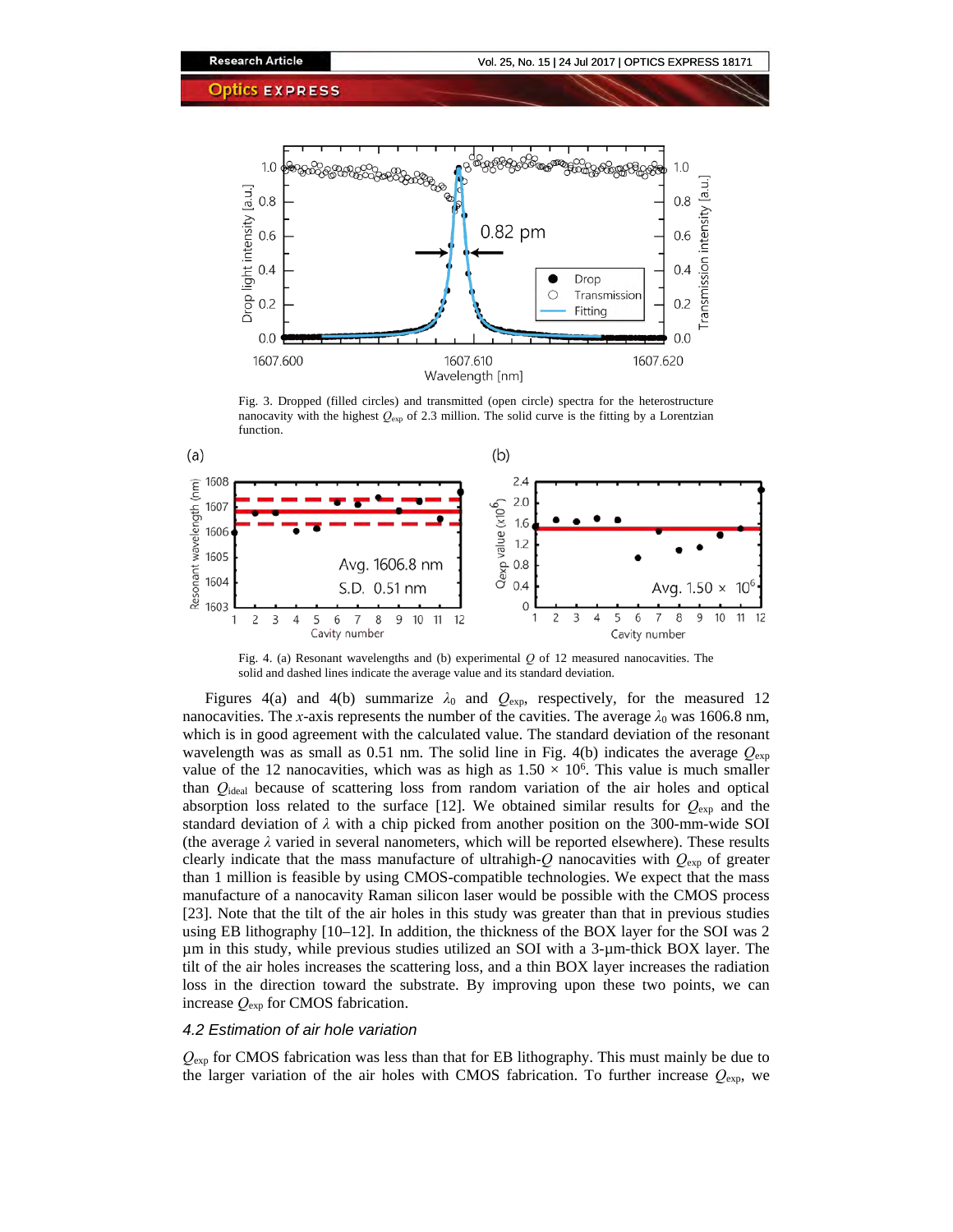should know the magnitude of the random variation of the air holes, which is represented by the standard deviation  $\sigma_{\text{hole}}$ . As we previously reported, the magnitude of  $\sigma_{\text{hole}}$  was estimated from the comparison with 3D FDTD simulations considering air hole variations [10, 12, 26]. In this calculation, random nanometer-scale variations in the positions  $(\delta x, \delta y)$  and radii  $(\delta r)$ were applied to all air holes so that the probability of variations followed a normal distribution with a standard deviation. The size of a unit cell in 3D FDTD was set to the onetwentieth of the lattice constant in the *x* and *y* directions, which is twice as small as that of the previous report [10]. The smaller unit cell enhanced the accuracy of the simulation, especially for  $\lambda$ . The calculated  $Q$  ( $Q_{\text{fluc}}$ ) values were strongly dependent on the fluctuation pattern. Thus, we performed the calculation for 30 different fluctuation patterns.



Fig. 5. (a) Calculated *Q* factors of the nanocavity shown in Fig. 1(b) for 30 fluctuation patterns with  $\sigma_{\text{hole}} = 1$  nm. (b) Schematic view of the variation in an air hole's radius and position.  $\delta x$ and *δy* represent the variation in position. *δr* represents the variation in radius.

Figure 5 shows the  $Q_{\text{fluc}}$  values for the 30 patterns with  $\sigma_{\text{hole}}$  of 1 nm (standard deviations for  $\delta r$ ,  $\delta x$ , and  $\delta y$  are 1 nm). These were less than  $Q_{\text{ideal}} = 2.12 \times 10^7$  because of the additional loss factor ( $Q_{\text{loss}}$ ) from the air hole variations. The three  $Q$  had the following relation:

$$
1/Q_{\text{loss}} = 1/Q_{\text{fluc}} - 1/Q_{\text{ideal}}.\tag{3}
$$

This statistical simulation yielded the following relations for the average value (Avg.) of  $1/Q<sub>loss</sub>$  and the standard deviation (S.D.) of  $1/Q<sub>loss</sub>$  because they are proportional to the square of  $\sigma_{hole}$  (details of the calculations are given in [26]):

Avg.(1/
$$
Q_{\text{loss}}
$$
) = 6.17×10<sup>-7</sup> ×  $\sigma_{\text{hole}}^2$ . (4)

$$
S.D.(1/Q_{\text{loss}}) = 2.57 \times 10^{-7} \times \sigma_{\text{hole}}^2.
$$
 (5)

These coefficients of 6.17 × 10<sup>-7</sup> and 2.57 × 10<sup>-7</sup> are smaller than those for our previous reports on nanocavities with a similar structure [10, 12]. We confirmed that the smaller radius decreases the coefficients for the same magnitude of *σ*hole because the refractive index variation induced by the air hole fluctuation is decreased. Avg. $(1/Q_{loss})$  and S.D. $(1/Q_{loss})$  for the 12 nanocavities shown in Fig. 4(b) were estimated to be  $6.52 \times 10^{-7}$  and  $1.61 \times 10^{-7}$ , respectively, by the substitution of  $Q_{\text{exp}}$  for  $Q_{\text{fluc}}$  in Eq. (3). The experimental Avg.(1/ $Q_{\text{loss}}$ ) should include the absorption loss related to the nanocavity surface [12,14], which was estimated to be about  $1.25 \times 10^{-7}$  ( $Q_{\text{loss}} = 8$  million) for the sample in this study. The magnitude of the air hole variations for CMOS fabrication was estimated to be  $\sigma_{\text{hole}} = 0.92$  nm by substituting  $5.27 \times 10^{-7}$  for the Avg.(1/ $Q_{loss}$ ) in Eq. (4) while  $\sigma_{hole} = 0.79$  nm was estimated by substituting  $1.61 \times 10^{-7}$  for the S.D.( $1/Q_{loss}$ ) in Eq. (5).

In addition, the simulation yielded the following relation for the S.D. of *λ*, which is known to be proportional to  $\sigma_{\text{hole}}$ .

$$
S.D.(\lambda) = 0.63 \times \sigma_{\text{hole}}.\tag{6}
$$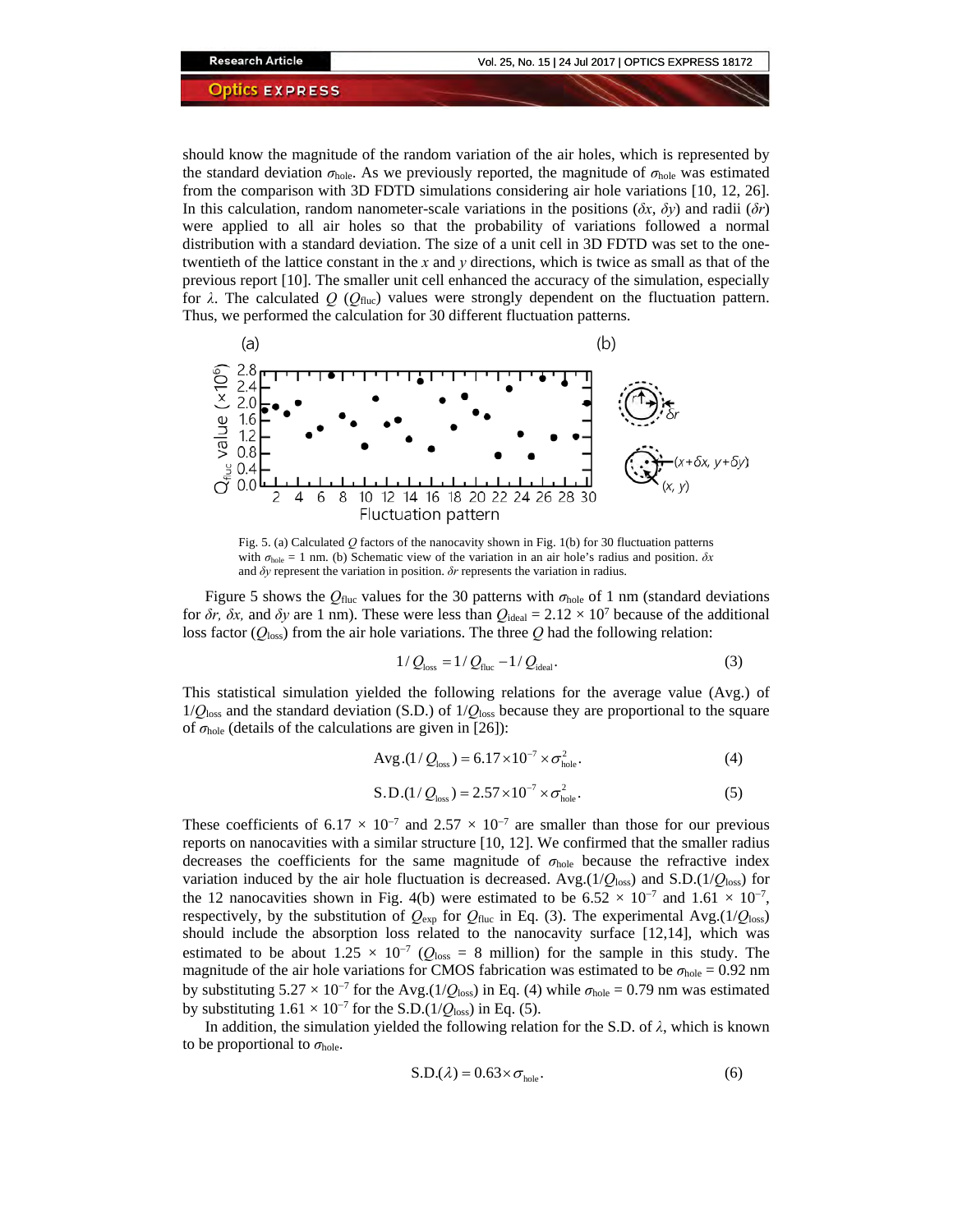The coefficient of 0.63 is larger than that for the previous report [10]. This is probably because of the smaller sizes of the unit cell in 3D FDTD. *σ*hole was estimated to be 0.81 nm from Eq. (6) by substituting the experimental result of 0.51 nm for the S.D.(*λ*). The good agreement between  $\sigma_{\text{hole}}$  estimated from  $\lambda$  and the values estimated from the  $1/O_{\text{loss}}$  suggests that the surface roughness shown in Fig. 1(f) may not have a large influence on  $\lambda$ . The three values of *σ*hole estimated from the three methods mostly showed good agreement with an average  $σ_{hole}$  of 0.84 nm. The lowest value of  $σ_{hole}$  for EB fabrication was 0.25 nm, for which the highest  $Q_{\text{exp}}$  of 11 million was reported [14]. We expect  $\sigma_{\text{hole}}$  for CMOS fabrication to be further decreased as the accuracy of the photomask can be improved and the photolithography conditions will be optimized.

#### *4.3 Add-drop filter*

Finally, we demonstrate an eight-channel drop filter using arrayed L3 nanocavities for the wavelength division multiplexing (WDM) applications. The demultiplexing (DEMUX) filter using Si photonics is an important component for future optical links in huge datacenters. The size of a DEMUX filter using high-*Q* nanocavities is much smaller than other types of silicon photonics filters such as arrayed waveguide gratings or ring cavities [35, 36]. Recently, an eight-channel DEMUX filter with integrated heaters using photonic crystal nanocavities has been reported [37]. Figure 6(a) shows the drop spectra for eight channels in the sample showing the smallest fluctuation of the *λ* spacing. Each spectrum was normalized independently. The average value of  $Q_{load}$  for the eight channels was  $3.13 \times 10^4$ . Figure 6(b) shows the relation between the measured drop wavelengths and the lattice constant in the *x*direction. The resonant wavelengths were proportional to the lattice constant. The slope of the fitted line indicated that the resonant wavelength changed by 3.9 nm when the lattice constant was increased by 2 nm. This value corresponds to a spacing of 460 GHz, which is smaller than the calculated value. This is possibly due to an error in the photomask. The variation in spacing of resonant wavelengths for neighboring nanocavities had a standard deviation of as small as 0.41 nm, which would be negligible when applied to coarse WDM. For future applications, it is important to study increasing the 1 dB bandwidth [38].



Fig. 6. (a) Normalized drop spectra for eight channels (b) Relationship between the drop wavelength and lattice constant in the *x* direction for an eight-channel filter. The red line shows a linear fit.

The 3D FDTD simulation (see section 4.2) for the shifted L3 nanocavity with  $a = 410$  nm and *r* = 105 nm yielded the following relation for the S.D. of *λ*:

$$
S.D.(\lambda) = 0.68 \times \sigma_{\text{hole}}.\tag{7}
$$

The coefficient is slightly larger than that for the heterostructure nanocavity represented in Eq. (6). This suggests that the L3 cavities have a slightly lower tolerance to random structural disorders.